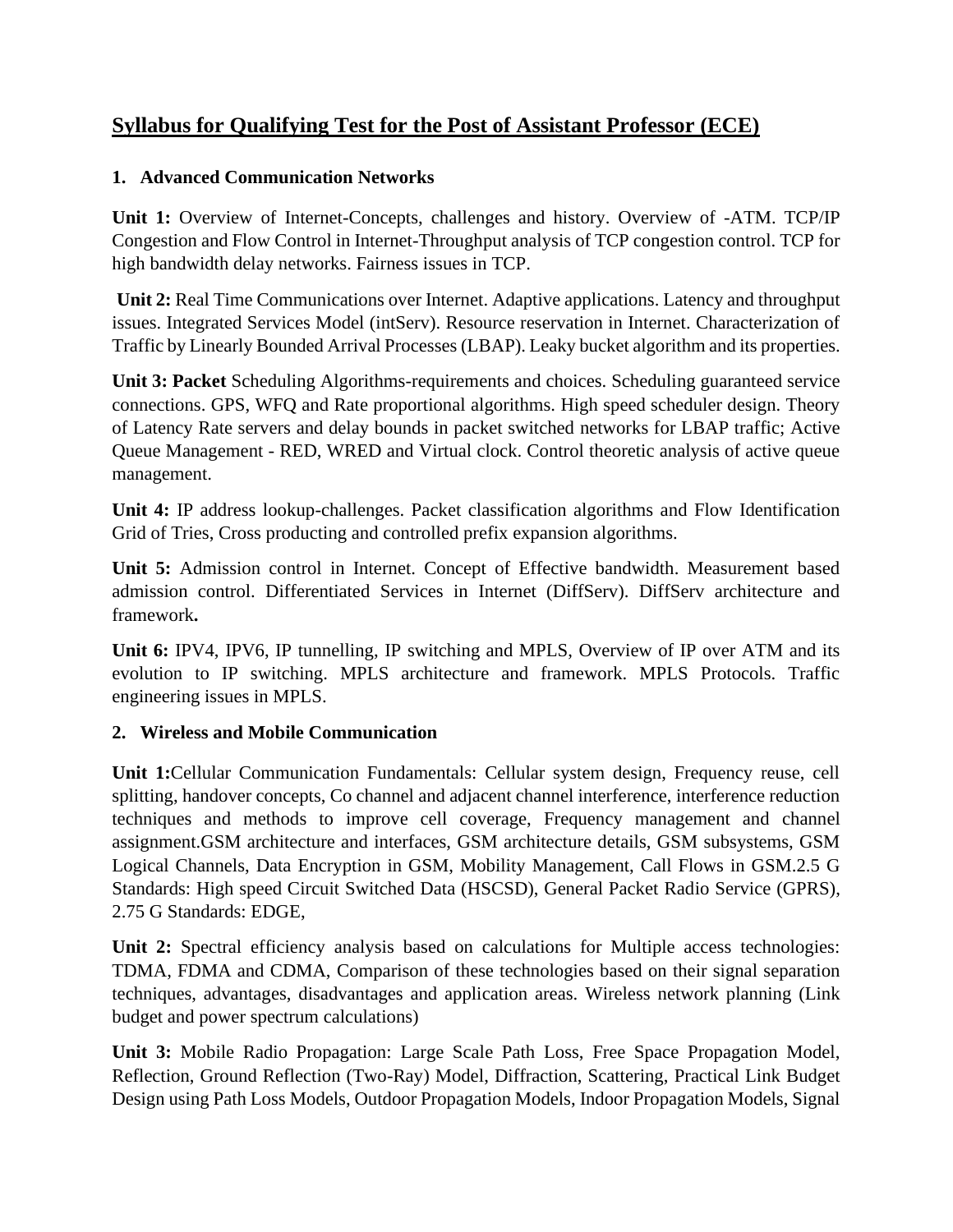Penetration into Buildings. Small Scale Fading and Multipath Propagation, Impulse Response Model, Multipath Measurements, Parameters of Multipath channels, Types of Small Scale Fading: Time Delay Spread; Flat, Frequency selective, Doppler Spread; Fast and Slow fading.

**Unit 4:** Equalization, Diversity: Equalizers in a communications receiver, Algorithms for adaptive equalization, diversity techniques, space, polarization, frequency diversity, Interleaving.

**Unit 5:** Code Division Multiple Access: Introduction to CDMA technology, IS 95 system Architecture, Air Interface, Physical and logical channels of IS 95, Forward Link and Reverse link operation, Physical and Logical channels of IS 95 CDMA, IS 95 CDMA Call Processing, soft Handoff, Evolution of IS 95 (CDMA One) to CDMA 2000, CDMA 2000 layering structure and channels.

**Unit 6:** Higher Generation Cellular Standards: 3G Standards: evolved EDGE, enhancements in 4G standard, Architecture and representative protocols, call flow for LTE, VoLTE, UMTS, introduction to 5G

#### **3. Antennas and Radiating Systems**

**Unit 1:** Types of Antennas: Wire antennas, Aperture antennas, Micro strip antennas, Array antennas Reflector antennas, Lens antennas, Radiation Mechanism, Current distribution on thin wire antenna. Fundamental Parameters of Antennas: Radiation Pattern, Radiation Power Density, Radiation Intensity, Directivity, Gain, Antenna efficiency, Beam efficiency, Bandwidth, Polarization, Input Impedance, radiation efficiency, Antenna Vector effective length, Friis Transmission equation, Antenna Temperature.

**Unit 2:** Linear Wire Antennas: Infinitesimal dipole, Small dipole, Region separation, Finite length dipole, half wave dipole, Ground effects. Loop Antennas: Small Circular loop, Circular Loop of constant current, Circular loop with non uniform current.

**Unit 3:** Linear Arrays: Two element array, N Element array: Uniform Amplitude and spacing, Broadside and End fire array, Super directivity, Planar array, Design consideration.

**Unit 4:** Aperture Antennas: Huygen's Field Equivalence principle, radiation equations, Rectangular Aperture, Circular Aperture. Horn Antennas: E-Plane, H-plane Sectoral horns, Pyramidal and Conical horns.

**Unit 5:** Micro strip Antennas: Basic Characteristics, Feeding mechanisms, Method of analysis, Rectangular Patch, Circular Patch.

**Unit 6:** Reflector Antennas: Plane reflector, parabolic reflector, Cassegrain reflectors, Introduction to MIMO.

#### **4. Advanced Digital Signal Processing**

**Unit 1:** Overview of DSP, Characterization in time and frequency, FFT Algorithms, Digital filter design and structures: Basic FIR/IIR filter design &structures, design techniques of linear phase